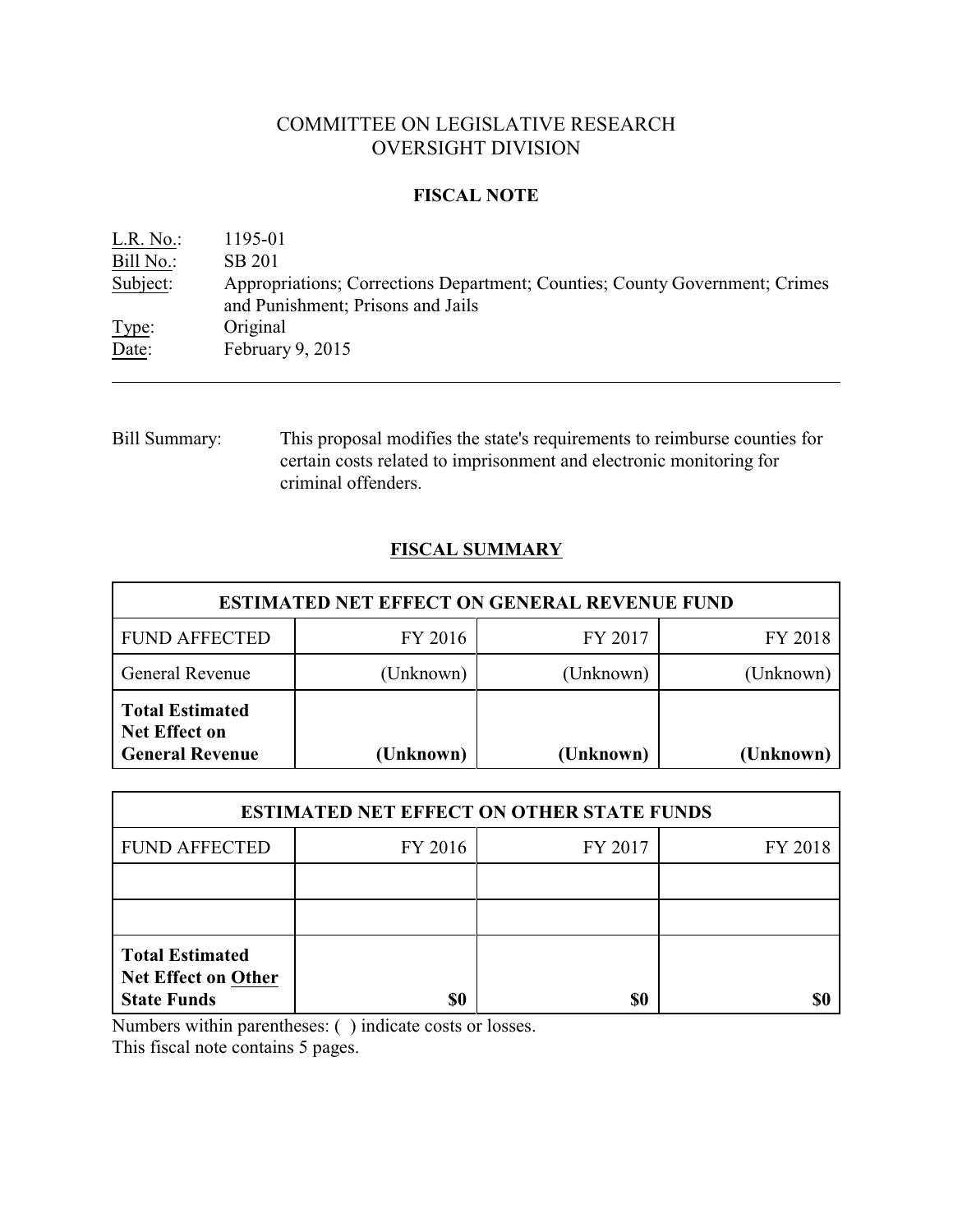L.R. No. 1195-01 Bill No. SB 201 Page 2 of 5 February 9, 2015

| <b>ESTIMATED NET EFFECT ON FEDERAL FUNDS</b>                        |         |         |         |  |  |
|---------------------------------------------------------------------|---------|---------|---------|--|--|
| <b>FUND AFFECTED</b>                                                | FY 2016 | FY 2017 | FY 2018 |  |  |
|                                                                     |         |         |         |  |  |
|                                                                     |         |         |         |  |  |
| <b>Total Estimated</b><br>Net Effect on All<br><b>Federal Funds</b> | \$0     | \$0     |         |  |  |

| <b>ESTIMATED NET EFFECT ON FULL TIME EQUIVALENT (FTE)</b>    |         |         |         |  |  |
|--------------------------------------------------------------|---------|---------|---------|--|--|
| <b>FUND AFFECTED</b>                                         | FY 2016 | FY 2017 | FY 2018 |  |  |
|                                                              |         |         |         |  |  |
|                                                              |         |         |         |  |  |
| <b>Total Estimated</b><br><b>Net Effect on</b><br><b>FTE</b> |         |         |         |  |  |

**Estimated Net Effect (expenditures or reduced revenues) expected to exceed \$100,000 in any** of the three fiscal years after implementation of the act.

| <b>ESTIMATED NET EFFECT ON LOCAL FUNDS</b>        |  |  |  |  |  |
|---------------------------------------------------|--|--|--|--|--|
| FY 2016<br>I FUND AFFECTED<br>FY 2017<br>FY 2018  |  |  |  |  |  |
| Local Government<br>Unknown<br>Unknown<br>Unknown |  |  |  |  |  |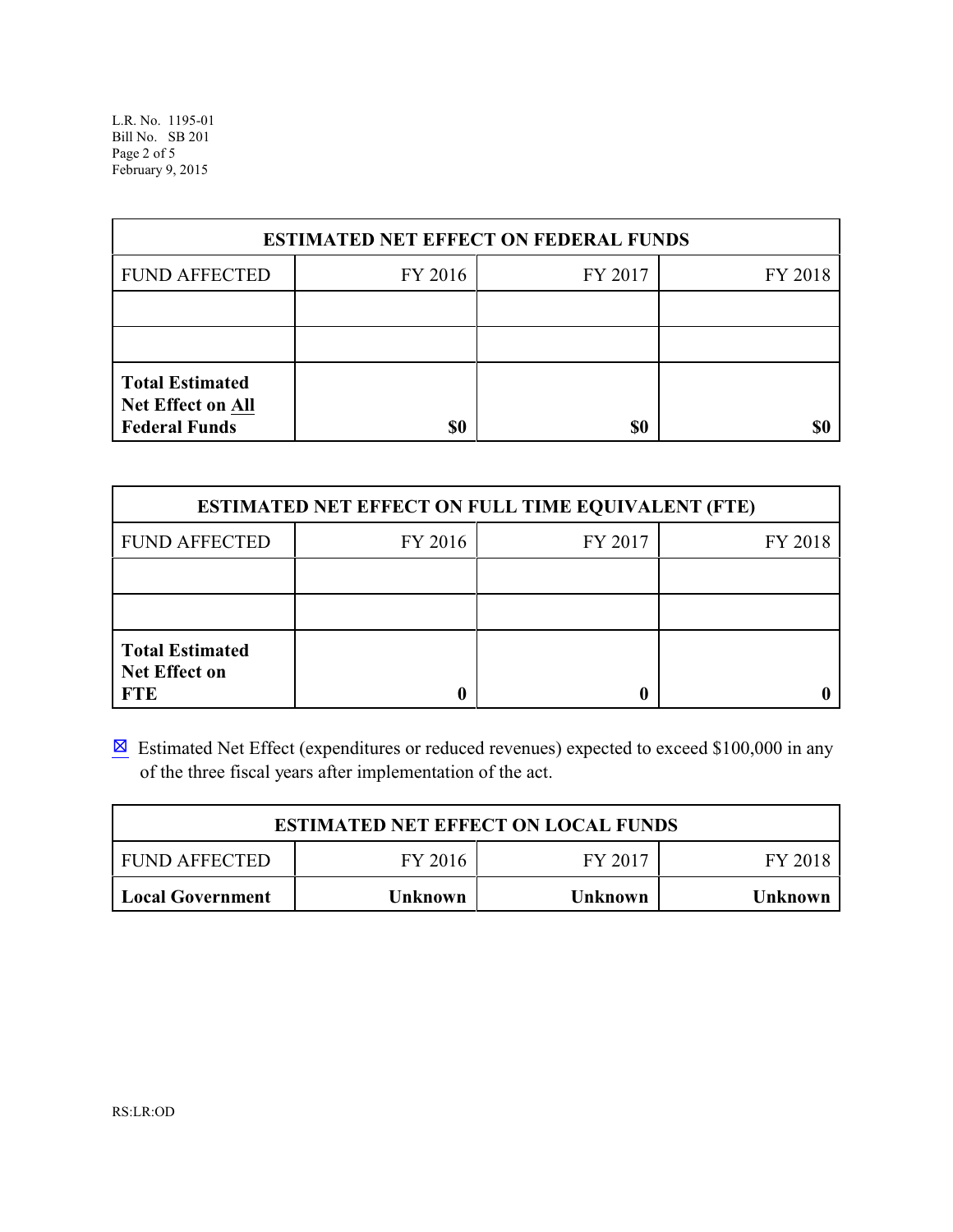L.R. No. 1195-01 Bill No. SB 201 Page 3 of 5 February 9, 2015

#### **FISCAL ANALYSIS**

#### ASSUMPTION

**Oversight** was unable to receive agency responses in a timely manner due to the short fiscal note request time. Oversight has presented this fiscal note on the best current information that we have or on prior year information regarding a similar bill. Upon the receipt of agency responses, Oversight will review to determine if an updated fiscal note should be prepared and seek the necessary approval of the chairperson of the Joint Committee on Legislative Research to publish a new fiscal note.

Officials from **Cole County** state the legislation will have an estimated \$900,000 positive fiscal impact on their county annually.

According to budget submissions from the Department of Corrections, the state reimbursed counties for the past three fiscal years for Certificates of Delivery, extradition expenses, and for the cost of incarceration:

| Certificates of Delivery | \$ 1,841,049 | \$2,022,861  | \$1,892,884  |
|--------------------------|--------------|--------------|--------------|
| Extradition expenses     | \$1,826,271  | \$1,788,868  | \$1,506,710  |
| Incarceration expenses   | \$34,393,293 | \$34,248,866 | \$33,518,451 |
| <b>TOTAL</b>             | \$38,060,613 | \$38,060,595 | \$36,918,595 |

Without a response from the Department of Corrections, **Oversight** will assume the proposal will increase the state reimbursement payments to the counties by an unknown amount.

| <b>ESTIMATED NET EFFECT TO</b><br><b>GENERAL REVENUE</b>                                   | (Unknown)          | (Unknown) | (Unknown) |
|--------------------------------------------------------------------------------------------|--------------------|-----------|-----------|
| Costs - Department of Corrections<br>change in reimbursement for costs of<br>incarceration | (Unknown)          | (Unknown) | (Unknown) |
| <b>GENERAL REVENUE</b>                                                                     | $(10 \text{ Mo.})$ |           |           |
| FISCAL IMPACT - State Government                                                           | FY 2016            | FY 2017   | FY 2018   |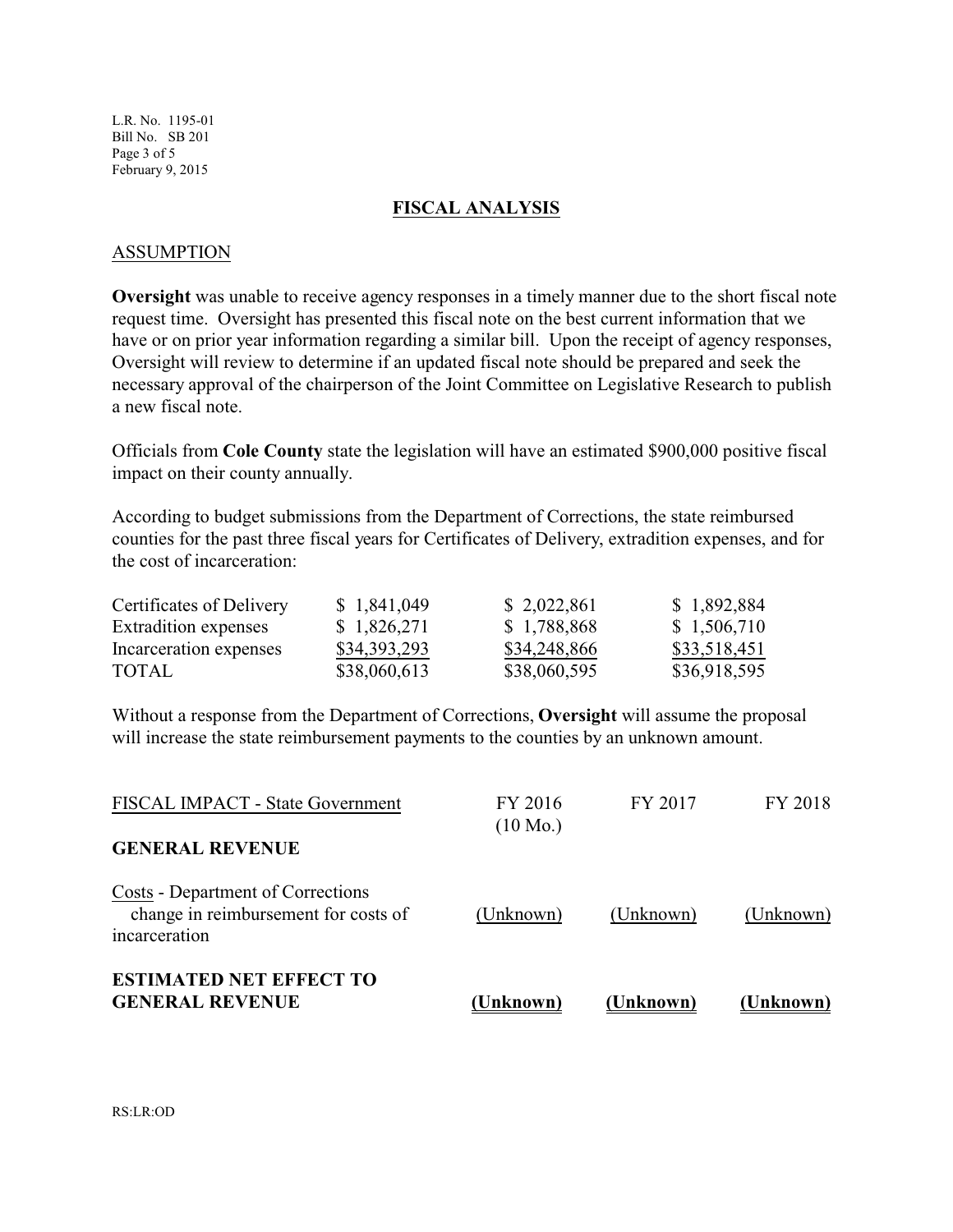L.R. No. 1195-01 Bill No. SB 201 Page 4 of 5 February 9, 2015

| Unknown                       | Unknown | Unknown |
|-------------------------------|---------|---------|
| Unknown                       | Unknown | Unknown |
|                               |         |         |
| FY 2016<br>$(10 \text{ Mo.})$ | FY 2017 | FY 2018 |
|                               |         |         |

### FISCAL IMPACT - Small Business

No direct fiscal impact to small businesses would be expected as a result of this proposal.

#### FISCAL DESCRIPTION

Under current law, the state must reimburse counties for the cost of imprisoning a criminal offender who is eventually sentenced to the Department of Corrections for the time such offenders spent in the county jail. This act provides that the state must reimburse counties at a rate of half the cost currently being reimbursed to counties by the state beginning on the date state charges are filed against the prisoner by the county prosecutor, and at a rate of 100 percent of expenses after the offender is convicted of the state charge, regardless of whether the offender is sentenced to imprisonment in the Department of Corrections, to the county jail, or only sentenced to pay a fine. In addition, the state must pay 100 percent of the costs of the electronic monitoring of such offenders.

This act specifies that, if the defendant is sentenced to imprisonment or to pay a fine or both for a violation of a county ordinance and cannot pay the costs, the county must pay the costs and may seek reimbursement from the defendant.

This legislation is not federally mandated, would not duplicate any other program and would not require additional capital improvements or rental space.